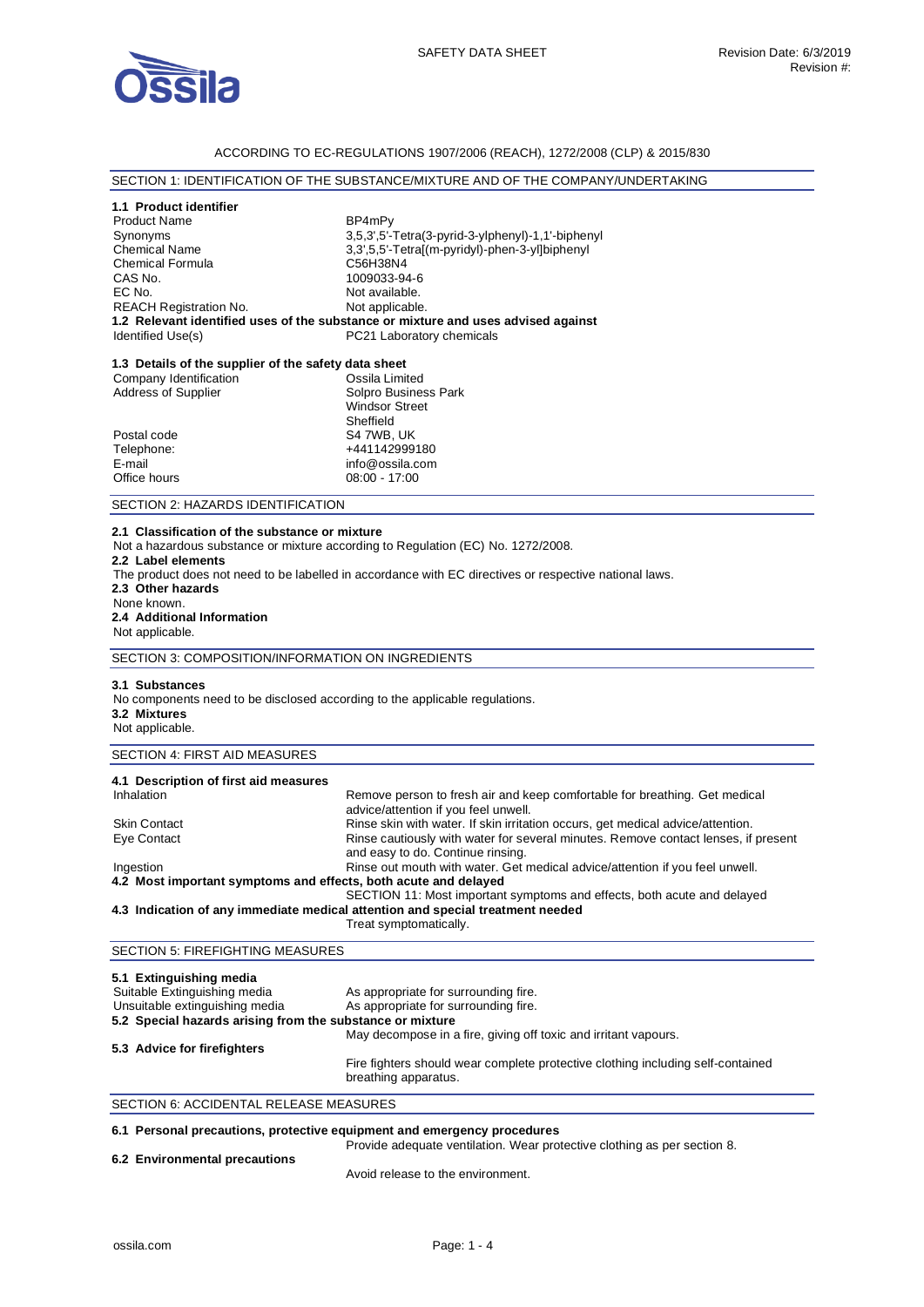

| 6.3 Methods and material for containment and cleaning up                 |                                                                                                                                                                     |
|--------------------------------------------------------------------------|---------------------------------------------------------------------------------------------------------------------------------------------------------------------|
|                                                                          | Sweep up spilled substance but avoid making dust. Use vacuum equipment for<br>collecting spilt materials, where practicable. Dispose of contents in accordance with |
|                                                                          | local, state or national legislation.                                                                                                                               |
| 6.4 Reference to other sections                                          | See Also Section 8, 13.                                                                                                                                             |
| SECTION 7: HANDLING AND STORAGE                                          |                                                                                                                                                                     |
| 7.1 Precautions for safe handling                                        |                                                                                                                                                                     |
|                                                                          | Avoid breathing dust/aerosols. Use only in a well-ventilated area. Wear protective<br>clothing as per section 8.                                                    |
| 7.2 Conditions for safe storage, including any incompatibilities         |                                                                                                                                                                     |
|                                                                          | Store in a well-ventilated place. Keep container tightly closed.                                                                                                    |
| Storage temperature                                                      | Ambient.                                                                                                                                                            |
| Storage life                                                             | Stable under normal conditions.                                                                                                                                     |
| Incompatible materials                                                   | None known.                                                                                                                                                         |
| 7.3 Specific end use(s)                                                  | Not known. See Section: 1.2.                                                                                                                                        |
|                                                                          |                                                                                                                                                                     |
| SECTION 8: EXPOSURE CONTROLS/PERSONAL PROTECTION                         |                                                                                                                                                                     |
| 8.1 Control parameters                                                   |                                                                                                                                                                     |
| 8.1.1 Occupational Exposure Limits                                       |                                                                                                                                                                     |
|                                                                          | No Occupational Exposure Limit assigned.                                                                                                                            |
| 8.2 Exposure controls                                                    |                                                                                                                                                                     |
| 8.2.1. Appropriate engineering controls                                  | Ensure adequate ventilation. A washing facility/water for eye and skin cleaning<br>purposes should be present.                                                      |
| 8.2.2. Personal protection equipment<br>Eye Protection                   | Wear eye protection with side protection (EN166).                                                                                                                   |
|                                                                          |                                                                                                                                                                     |
| Skin protection                                                          | Wear protective clothing and gloves: Impervious gloves (EN 374).                                                                                                    |
|                                                                          |                                                                                                                                                                     |
|                                                                          |                                                                                                                                                                     |
|                                                                          |                                                                                                                                                                     |
| Respiratory protection                                                   | Normally no personal respiratory protection is necessary.                                                                                                           |
|                                                                          |                                                                                                                                                                     |
|                                                                          |                                                                                                                                                                     |
| Thermal hazards                                                          | None known.                                                                                                                                                         |
|                                                                          |                                                                                                                                                                     |
| 8.2.3. Environmental Exposure Controls Avoid release to the environment. |                                                                                                                                                                     |
| SECTION 9: PHYSICAL AND CHEMICAL PROPERTIES                              |                                                                                                                                                                     |

| 9.1 Information on basic physical and chemical properties |                                |
|-----------------------------------------------------------|--------------------------------|
| Appearance                                                | Solid powder/crystals          |
|                                                           | Colour: White                  |
| Odour                                                     | Not known.                     |
| Odour threshold                                           | Not known.                     |
| рH                                                        | Not known.                     |
| Melting point/freezing point                              | Not known.                     |
| Initial boiling point and boiling range                   | Not known.                     |
| Flash Point                                               | Not known.                     |
| Evaporation rate                                          | Not known.                     |
| Flammability (solid, gas)                                 | Not known.                     |
| Upper/lower flammability or explosive                     | Not known.                     |
| limits                                                    |                                |
| Vapour pressure                                           | Not known.                     |
| Vapour density                                            | Not known.                     |
| Density (g/ml)                                            | Not known.                     |
| Relative density                                          | Not known.                     |
| Solubility(ies)                                           | Solubility (Water): Not known. |
|                                                           | Solubility (Other): Not known. |
| Partition coefficient: n-octanol/water                    | Not known.                     |
|                                                           |                                |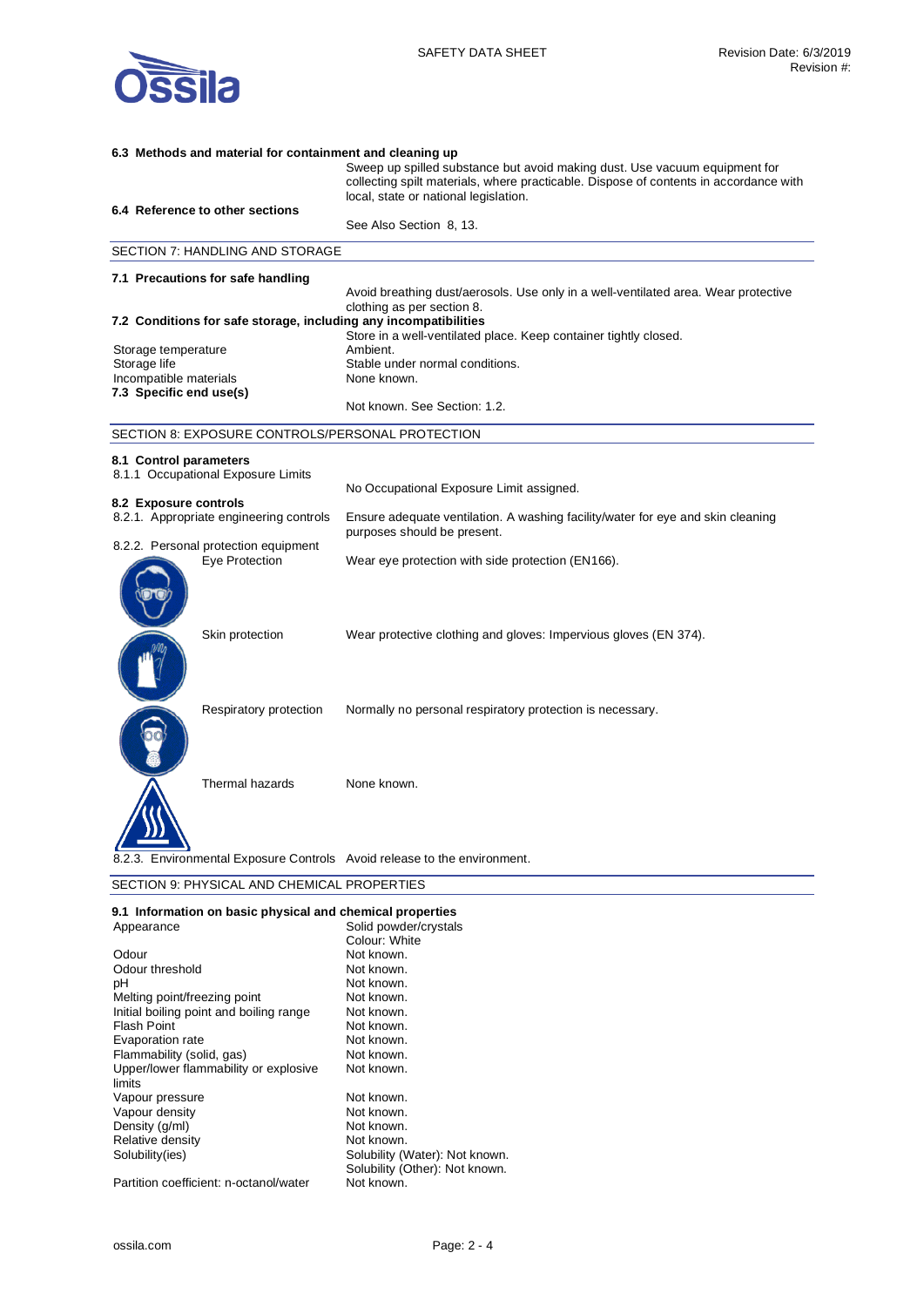

| Auto-ignition temperature<br>Decomposition Temperature (°C)<br>Viscosity<br>Explosive properties<br>Oxidising properties<br>9.2 Other information | Not known.<br>Not known.<br>Not known.<br>Not known.<br>Not known.<br>None.          |
|---------------------------------------------------------------------------------------------------------------------------------------------------|--------------------------------------------------------------------------------------|
| SECTION 10: STABILITY AND REACTIVITY                                                                                                              |                                                                                      |
| 10.1 Reactivity                                                                                                                                   |                                                                                      |
|                                                                                                                                                   | None anticipated.                                                                    |
| 10.2 Chemical Stability                                                                                                                           |                                                                                      |
| 10.3 Possibility of hazardous reactions                                                                                                           | Stable under normal conditions.                                                      |
|                                                                                                                                                   | Not known.                                                                           |
| 10.4 Conditions to avoid                                                                                                                          | Not known.                                                                           |
| 10.5 Incompatible materials                                                                                                                       |                                                                                      |
|                                                                                                                                                   | Not known.                                                                           |
| 10.6 Hazardous decomposition products                                                                                                             |                                                                                      |
|                                                                                                                                                   | No hazardous decomposition products known.                                           |
| SECTION 11: TOXICOLOGICAL INFORMATION                                                                                                             |                                                                                      |
| 11.1 Information on toxicological effects                                                                                                         |                                                                                      |
| Acute toxicity - Ingestion                                                                                                                        | Not classified.                                                                      |
| Acute toxicity - Skin Contact                                                                                                                     | Not classified.                                                                      |
| Acute toxicity - Inhalation                                                                                                                       | Not classified.                                                                      |
| Skin corrosion/irritation                                                                                                                         | Not classified.                                                                      |
| Serious eye damage/irritation                                                                                                                     | Not classified.                                                                      |
| Skin sensitization data                                                                                                                           | Not classified.                                                                      |
| Respiratory sensitization data                                                                                                                    | Not classified.                                                                      |
| Germ cell mutagenicity                                                                                                                            | Not classified.                                                                      |
| Carcinogenicity                                                                                                                                   | Not classified.                                                                      |
| Reproductive toxicity<br>Lactation                                                                                                                | Not classified.<br>Not classified.                                                   |
| STOT - single exposure                                                                                                                            | Not classified.                                                                      |
| STOT - repeated exposure                                                                                                                          | Not classified.                                                                      |
| Aspiration hazard                                                                                                                                 | Not classified.                                                                      |
| 11.2 Other information                                                                                                                            |                                                                                      |
|                                                                                                                                                   | Not known.                                                                           |
|                                                                                                                                                   |                                                                                      |
| SECTION 12: ECOLOGICAL INFORMATION                                                                                                                |                                                                                      |
| 12.1 Toxicity                                                                                                                                     |                                                                                      |
| Toxicity - Aquatic invertebrates                                                                                                                  | Not known.                                                                           |
| Toxicity - Fish                                                                                                                                   | Not known.                                                                           |
| Toxicity - Algae                                                                                                                                  | Not known.                                                                           |
| <b>Toxicity - Sediment Compartment</b>                                                                                                            | Not classified.<br>Not classified.                                                   |
| <b>Toxicity - Terrestrial Compartment</b><br>12.2 Persistence and Degradation                                                                     |                                                                                      |
|                                                                                                                                                   | Not known.                                                                           |
| 12.3 Bioaccumulative potential                                                                                                                    |                                                                                      |
|                                                                                                                                                   | Not known.                                                                           |
| 12.4 Mobility in soil                                                                                                                             |                                                                                      |
| 12.5 Results of PBT and vPvB assessment                                                                                                           | Not known.                                                                           |
|                                                                                                                                                   | Not known.                                                                           |
| 12.6 Other adverse effects                                                                                                                        |                                                                                      |
|                                                                                                                                                   | Not known.                                                                           |
| SECTION 13: DISPOSAL CONSIDERATIONS                                                                                                               |                                                                                      |
|                                                                                                                                                   |                                                                                      |
| 13.1 Waste treatment methods                                                                                                                      |                                                                                      |
|                                                                                                                                                   | Dispose of contents in accordance with local, state or national legislation. Recycle |
|                                                                                                                                                   | only completely emptied packaging. Normal disposal is via incineration operated by   |

Disposal should be in accordance with local, state or national legislation.

an accredited disposal contractor. Send to a licensed recycler, reclaimer or